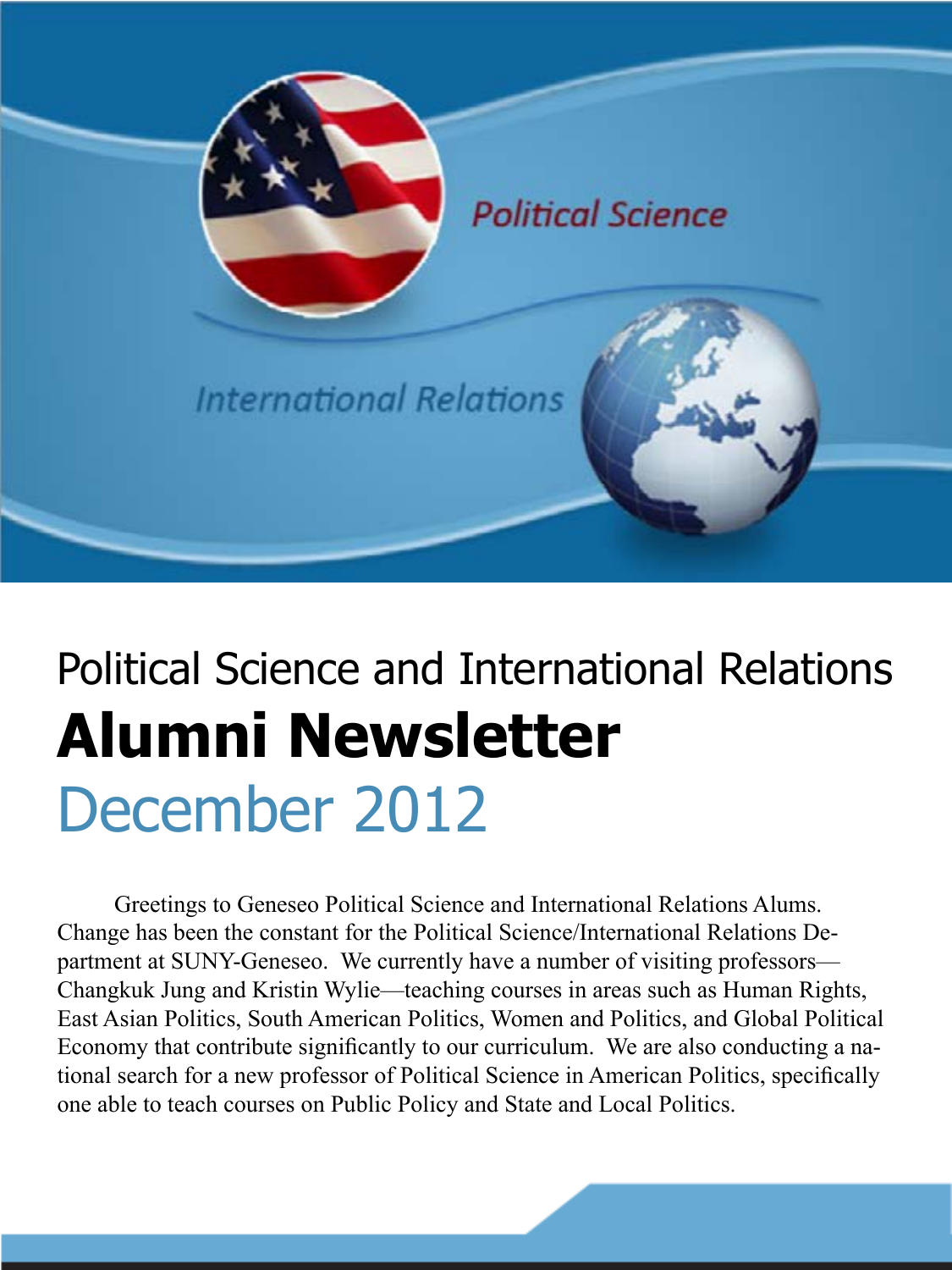### **50 Years of Political Science at SUNY Geneseo**



This past September we commemorated 50 years of a Political Science major at Geneseo with a party in the College Union. Former and current Professors, past and current secretaries, former and current students, and Geneseo President Chris ry, our secretary since 2006, moved to Geneseo's Dahl were in attendance. It was great for me to talk with the alums that attended. This past year we sent student delegations to Model U.N. simulations at Yale, McGill, and Georgetown; the Political Affairs Club again visited Washington D.C.;and we sent two students to the student conference at the West Point Military Academy. This past semester William Mayer from Northeastern University delivered a lecture on "Swing Voters," and Professor Fred Chernoff from Colgate University discussed "Foreign Policy Challenges in the New Presidential Term: Nuclear Proliferation, Iran and the Military Option." A luncheon that included faculty, staff, and students preceded each seeing you.. of these lectures. Several practicing attorneys

returned to Geneseo to participate in a panel on "Careers in the Legal Field."

Professor Marilyn Klotz decided to leave Geneseo this past September, and Diane Lounsbur-Geology Department. Whew! And to think we are only a few months into the Fall Semester.

Please enjoy this newsletter. The department expects to remain active and vibrant – providing students with a challenging yet supportive educational experience. We continue to send students to Washington and Albany to undertake internships, and students travel to numerous places outside the United States as part of study abroad programs. We plan to host lectures on various aspects of American Politics and International Relations next semester. If you are in the area, please drop by for a visit – you have no idea how much we enjoy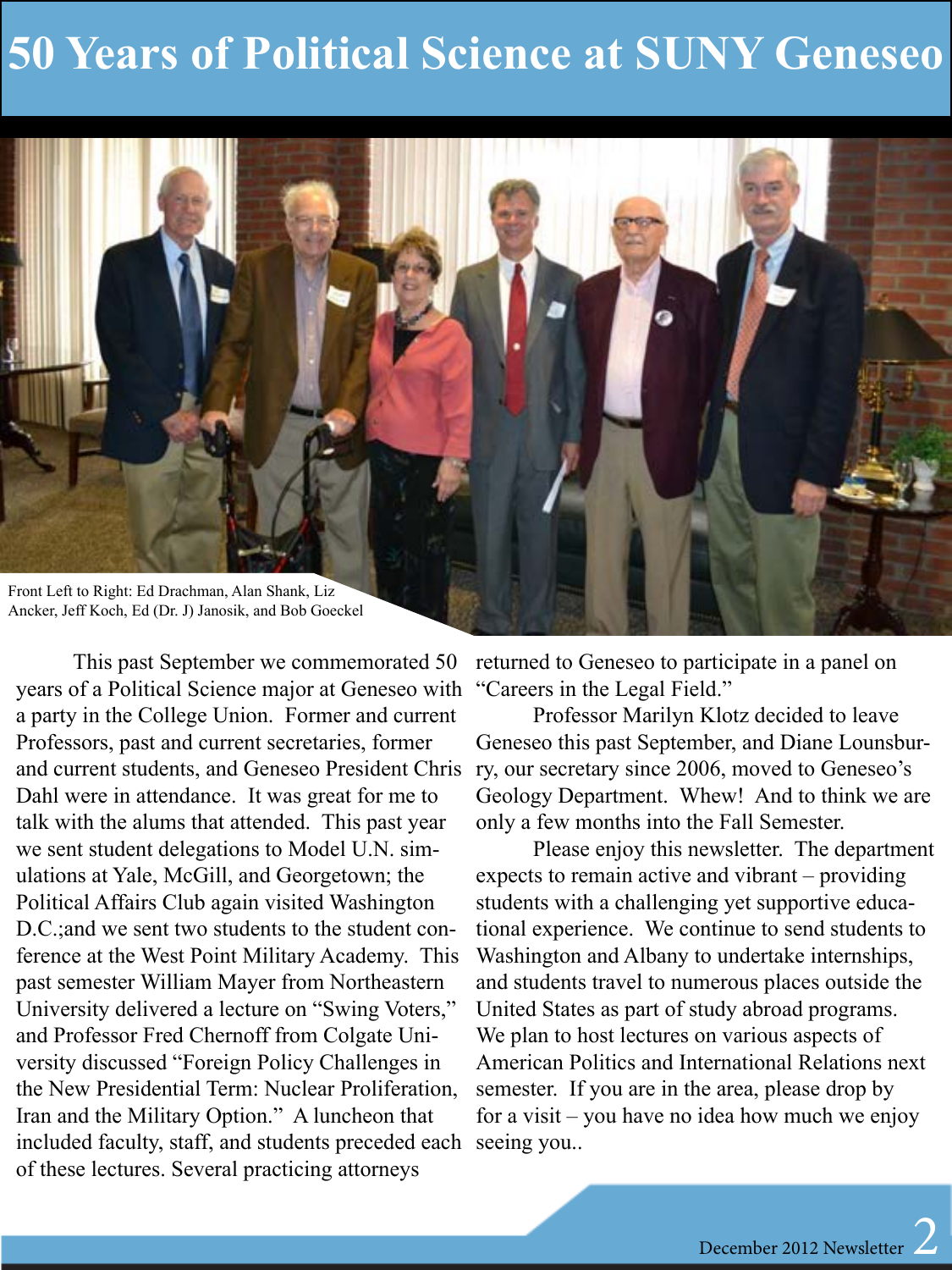### **50 Years of Political Science at SUNY Geneseo**





Elissa Morganti Banas, Ed Janosik, Assemblyman Joe Morelle, and Michael Tantillo



The Political Science major at SUNY Geneseo was established in 1962. The document that describes the department's history is available at the department's web site, polisci. geneseo.edu. On September 22nd at 2:00 we held a birthday party and reception in the Hunt Room in the College Union to commemorate 50 years of a Political Science major at Geneseo. Former Professors Ed (Dr. J) Janosik and Alan Shank returned, as did a number of alumni, some with families in tow. Current faculty and students were also in attendance. Beverages, cake, and reminiscing were en- joyed by all.



Unknown, Tom Shanahan, Joe Morelle, and Mary Beth Morelle Roger Brown, Jim Thompson, Tom Shanahan



Jeff Clarke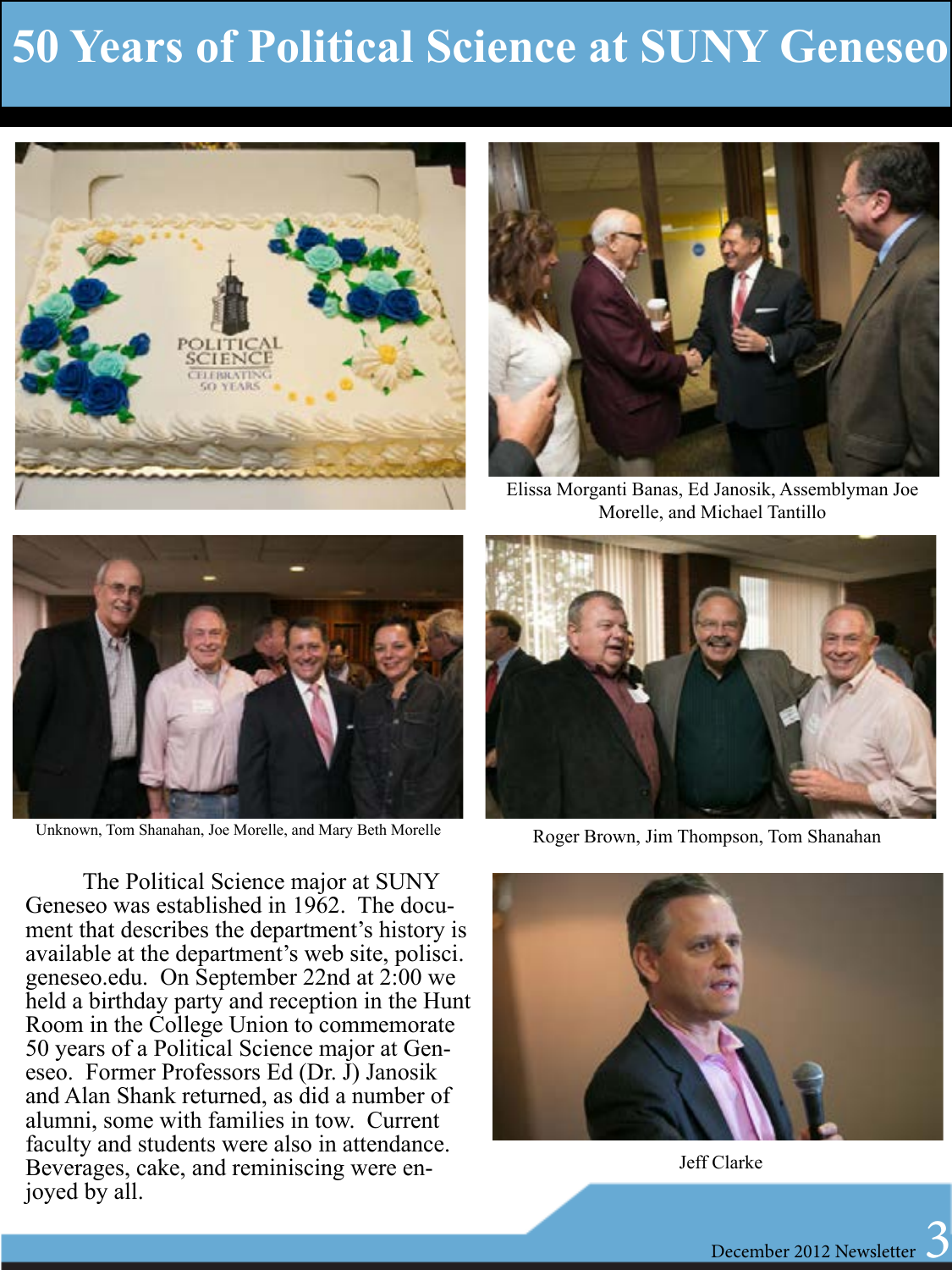### **Geneseo Student Wins Essay Competition**



Junior Political Science major **Marty Rogachefsky '14** won first place in the Russia National Science Festival essay competition and will have his paper published in a Russian academic journal in December 2012. Rogachefsky wrote his paper, "Lenin's Life After Death: An Analysis of the Politics Surrounding the Lenin Mausoleum as a Symbol of Power Throughout History," as part of the Political Science department's study abroad program "Moscow, Russia: History, Politics, and Culture" which ran from May 15 to June 14 with faculty advisor Professor Robert Goekel.

According to Rogachefsky, his paper "explores the question of whether [Vladimir] Lenin's death, embalmment, and placement in the mausoleum was used for political gain" and discusses the current contemporary debate surrounding Lenin's burial. He cited his first trip to the mausoleum as his inspiration for the paper.

"Lenin's body appeared so mysterious to me. It looked like one of Madam Taussaud's wax figurines that had been soaked in cyanide for seventy years," Rogachefsky said of Lenin's body in the mausoleum. "The aura of the mausoleum" stuck out to Rogachefsky and drove him to explore deeper the role it has played in Russia's political history.

"As it turned out, leaders from Stalin all the way up to Yeltsin have used the mausoleum as a means of political gain," Rogachefsky said of his findings when researching his paper and that he was right in his assumption that it had been "abused by the Soviet propaganda machine."

Overall, Rogachefsky called his trip to Moscow a "great experience" and mentioned working with Moscow State University Professor Olga Zinovieva was particularly helpful, as she is the one who suggested he submit the paper to the essay contest.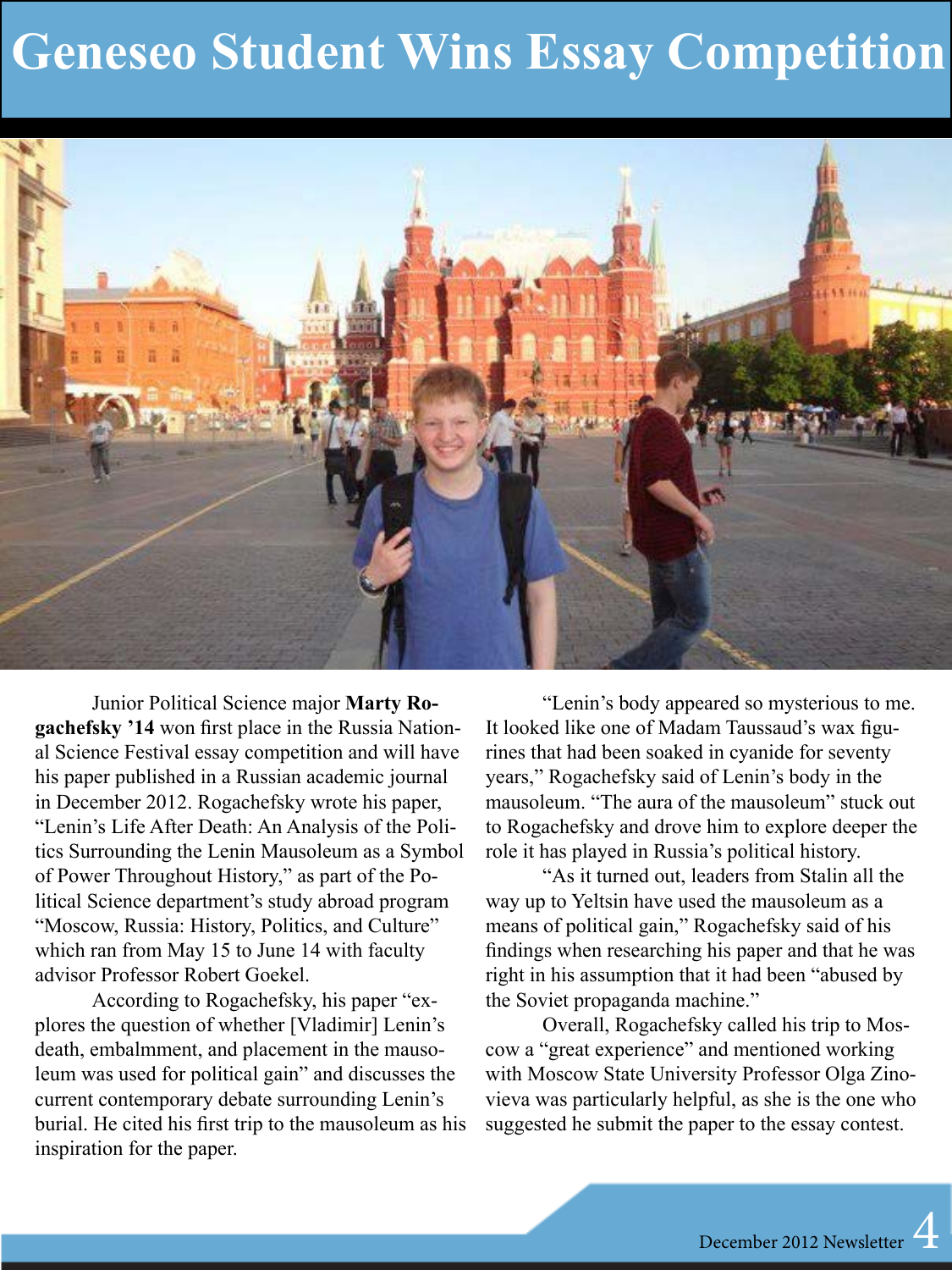# **Our Professors**



#### **Professor Alan Shank**

During the past year, my eleventh since retiring in 2001, I have experienced recovery and renewal. Recovery was focused on regaining walking ability after my serious neck operation in August 2011. I have undergone extensive physical therapy, especially at the Nazareth College clinic. I do more than an hour of workouts every day, including 40 minutes on equipment at the Jewish Community Center.

We had two wonderful events with our family. In June, we took our first trip in more than a year to Vermont to attend our grandson's high school graduation. Daniel is attending Boston University where I began teaching many years ago. We also had visits from my daughter, son-in-law, and grandsons for Thanksgiving.

I experienced renewal when I returned to teaching and attending classes at the Osher Lifelong Learning Center of RIT. I completed teaching a 10-week course on Presidential Leadership this autumn, which included analysis of four 19th century presidents who expanded executive power. We also discussed the recent film Lincoln. I also gave a talk with Bob Getz, a Brockport colleague, on the 2012 presidential election. In the Spring I will teach my annual course on Great Decisions in U.S. Foreign Policy.

Renewed activities also included chairing, reviewing applications, interviewing, and selecting SUNY student recipients of scholarships awarded by United University Professions. I have chaired the UUP Scholarship Selection Committee for the past several years with faculty from across SUNY colleges and universities. 2012 was the 25th anniversary of UUP scholarship awards, which included several Geneseo recipients.

2013 looks like another year of many activities. I look forward to our January vacation in Sarasota, Florida. When we return, I will be joining Geneseo friends at Walt Soffer's (Philosophy) home for the annual Super Bowl party.



Pictured above are Dr. Ed Janosik, and Department Chair Dr. Jeff Koch.

#### **Professor Ed (Dr. J) Janosik.**

Taking a leaf out of the President's life, I have become a community organizer. My community is the Montclair Retirement Home, with a population of 150 or so. Its composition is 5/6ths white-haired ladies and 1/6th hairless men. In a town that describes itself as the Buckle of the Bible Belt, the home of John Ashcroft, and headquarters for the Assembly of God denomination, before the election on November 6th, I had identified and was in contact with over 60 Democrats. Given the fact that about one sixth of the population is not politically involved, this should come as a great surprise to any outside political observer.

I also conduct two public affairs roundtables at the Montclair and a monthly political roundtable for the Senior Democrats of the Ozarks. I am a member of the Greene County Democratic Central Committee that maintains a year-round political headquarters, which means come election season we just step on the gas without having to rebuild the engine each election.

For over a year I have put out a weekly news commentary that now reaches an audience of over 200 based mostly in Missouri, but including many of my former students living in the East.

Outside of that I don't do much.

If you would like to contact me, please do. My email address is edjanosik@sbcglobal.net.

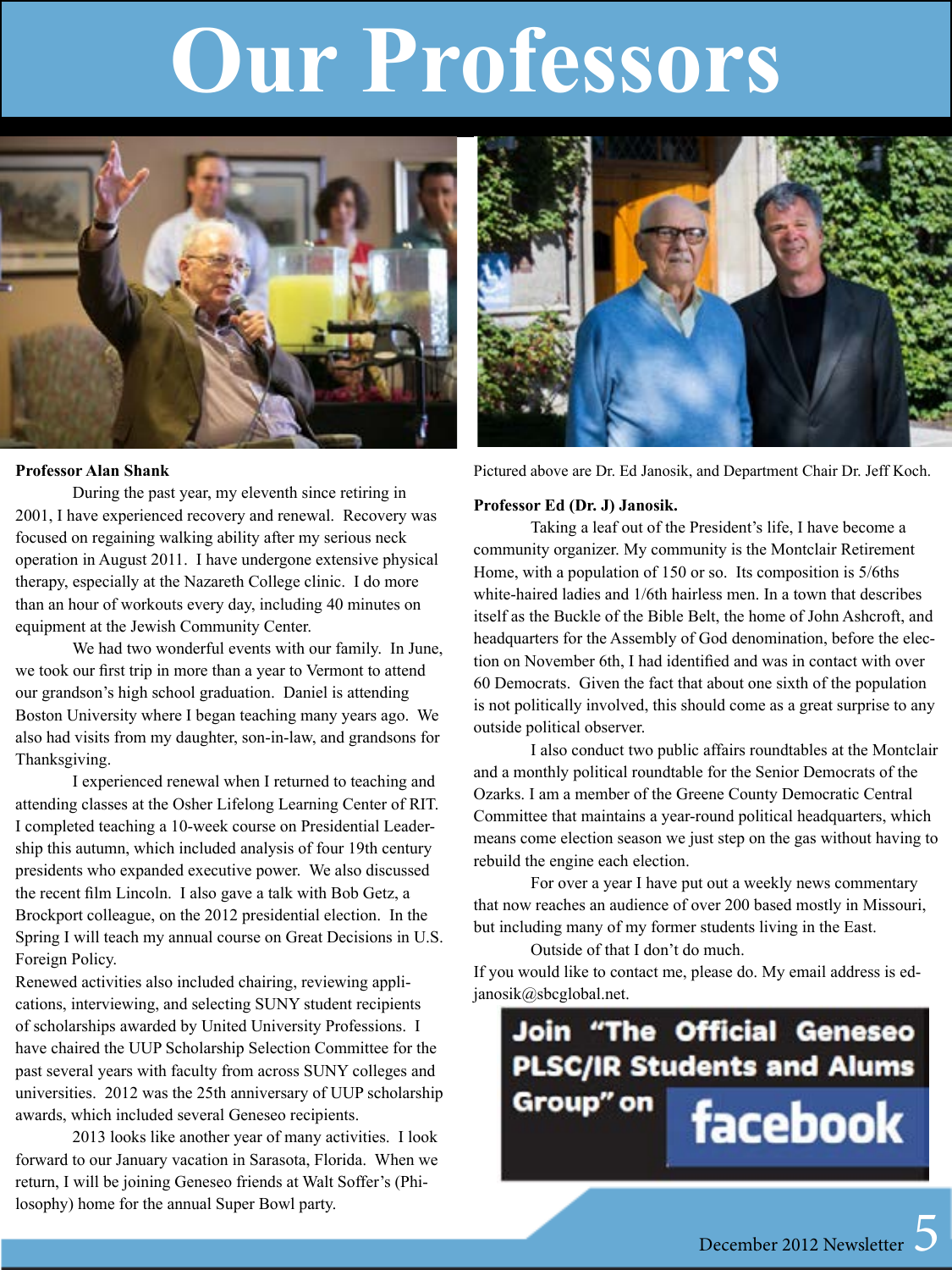# **Political Affairs Club Goes to D.C.**



On a bright, crisp morning in October, 14 students and I left Geneseo for our nation's capital. As is customary, we were graciously hosted by a number of Geneseo alumni. We visited the State Department to meet with Chad Salitan'09, currently a Presidential Management Fellow. Chad talked with the students about his time in D.C., how he was able to transition from Geneseo to graduate school at George Washington University, undertake several internships in D.C., and eventually take a position at the State Department. We then walked to the Sidley-Austin Law firm on 15th street to meet with Kristin Graham-Koehler'91. Kristin has been a most generous supporter of the Political Science/International Relations department. She discussedvarious specializations at Sidley-Austin, and her time at Geneseo.If that were not enough, Kristin also hosted a reception for the students, me, and attending alumni from the D.C. area. Jennifer Dunlap'81 speaks to Political Affairs Club

We began our Friday morning by visiting Development Resources Incorporated (DRI), meeting with its CEO, Jennifer Dunlap'81. Ms. Dunlap talked with the students about her path from Geneseo to DRI, the varied activities of DRI, and her experiences at Geneseo. She



generously treated us to a breakfast of juice, coffee, and bagels. Next we hopped into some cabs to visit Purple Strategies, the place of employment of Kristin Morgante'01. Purple Strategies is an unusual entity for campaign work.Some of the employees work on Republican campaigns, others work on Democratic campaigns. Their computer files are "fire wall protected" for obvious reasons. Those who work on the Republican side will work with those who work on the Democratic side for corporate clients. Purple Strategies does polling, social media monitoring, and consulting for political candidates and corporations.

We next visited the House of Representatives. As was the case two years ago,Robert Fischer and James Kaelin, two Geneseo alumni, provided us with an inside tour of our nation's capital. They were able to take us into the Democratic cloakroom and onto the floor of the House. Moreover, our tour occurred after other tourists vacated the Capitol, allowing us to move more quickly through the building.

A special thanks to Kristin Graham-Koeher for supporting us in so many ways, and to Kevin LoVecchio for helping us with arrangements at the Hyatt Arlington.



Jim Leary '75, Kristin Graham Koehler '91, Jane Ryan '74 and Ryan Smith '02



C. Christakos '83, Bronwyn Irwin '98 and Bill Brower, VP for College Advancement.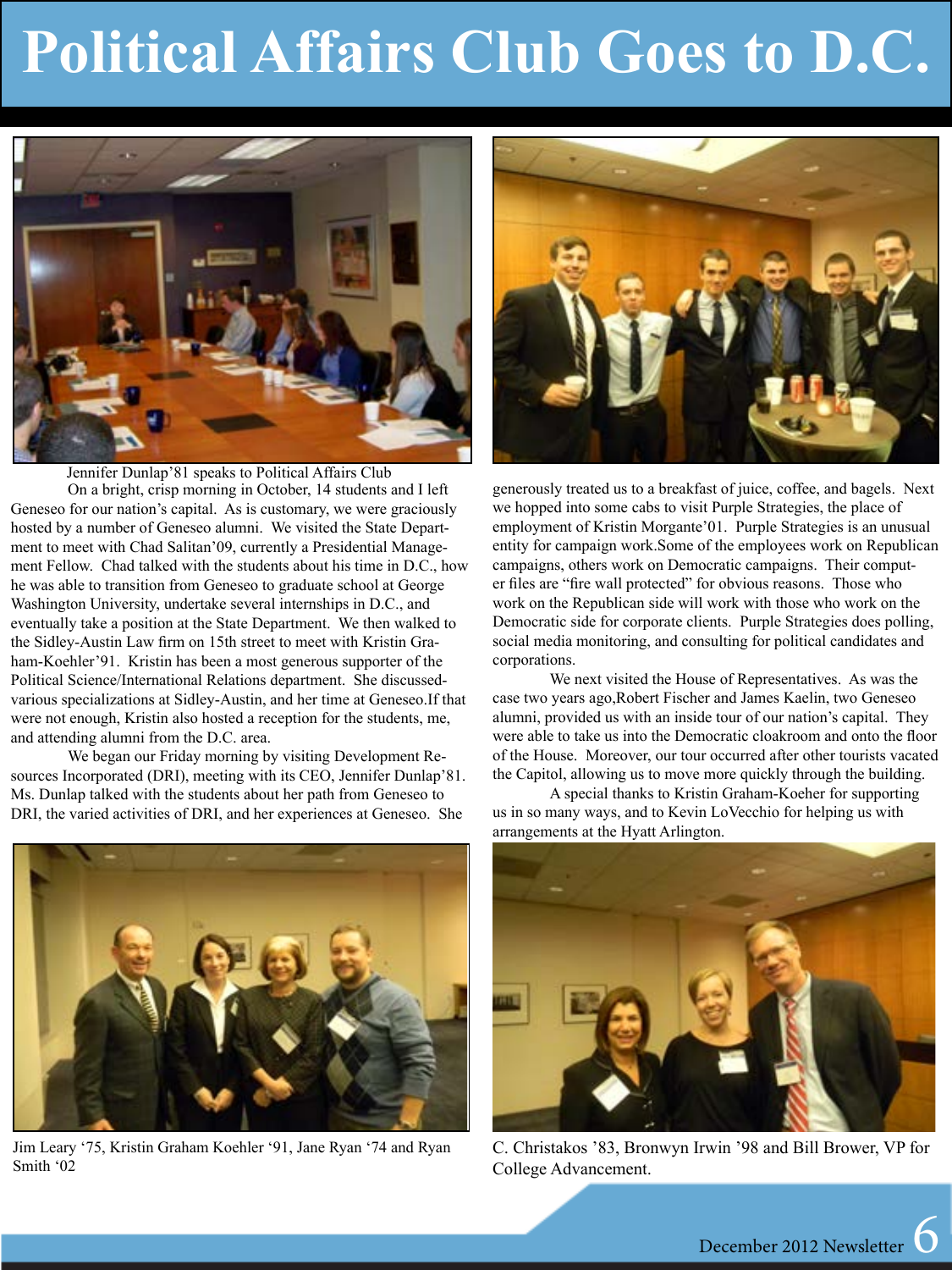# **Political Affairs Club Goes to D.C.**



December 2012 Newsletter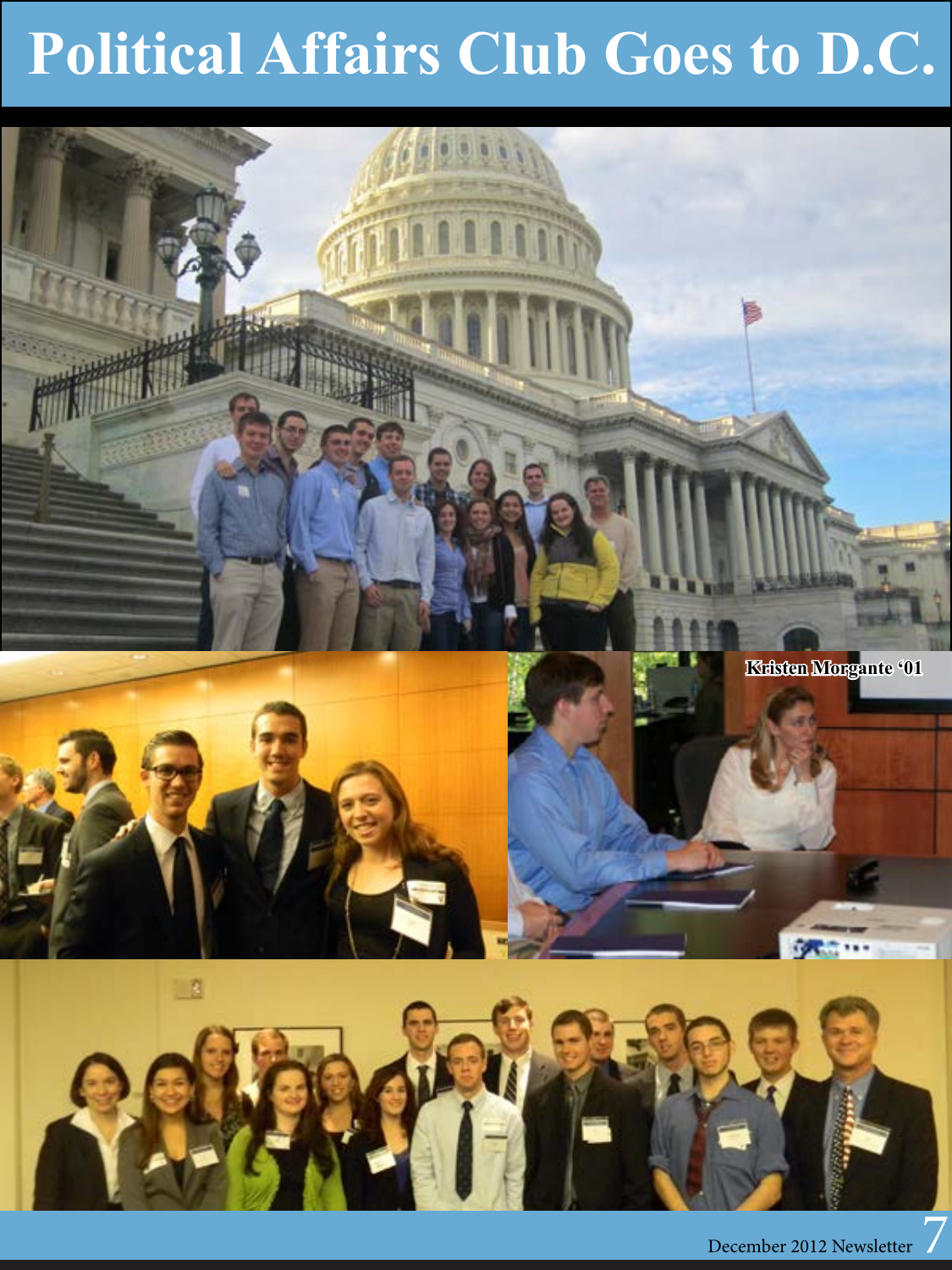## **Alumni Careers in the Legal Field Panel**



Members of the Legal Panel: Joesph Patituce '03, David Case '99, and David Knapp '04

On September 22nd, several Geneseo Political Science Alums returned to Geneseo for a panel on careers in the legal field. The panel was held in the College Union, immediately prior to the reception to commemorate the 50th anniversary of the creation of the Political Science major at Geneseo. Participating in the panel included David Case'99, a partner in the Rochester law firm of Relin, Goldstein & Crane; David Knapp'04, an associate at Ward, Greenberg, Heller and Reidy, in the Rochester, New York area; Joseph Patituce'03, the owner of Patituce and Scott in Cleveland Ohio, , Michael Tantillo'74 the District Attorney for Ontario county, New York.





Joeseph Patituce '03, David Knapp '04, and Michael Tantillo '74 Michael Tantillo '74, David Case '99

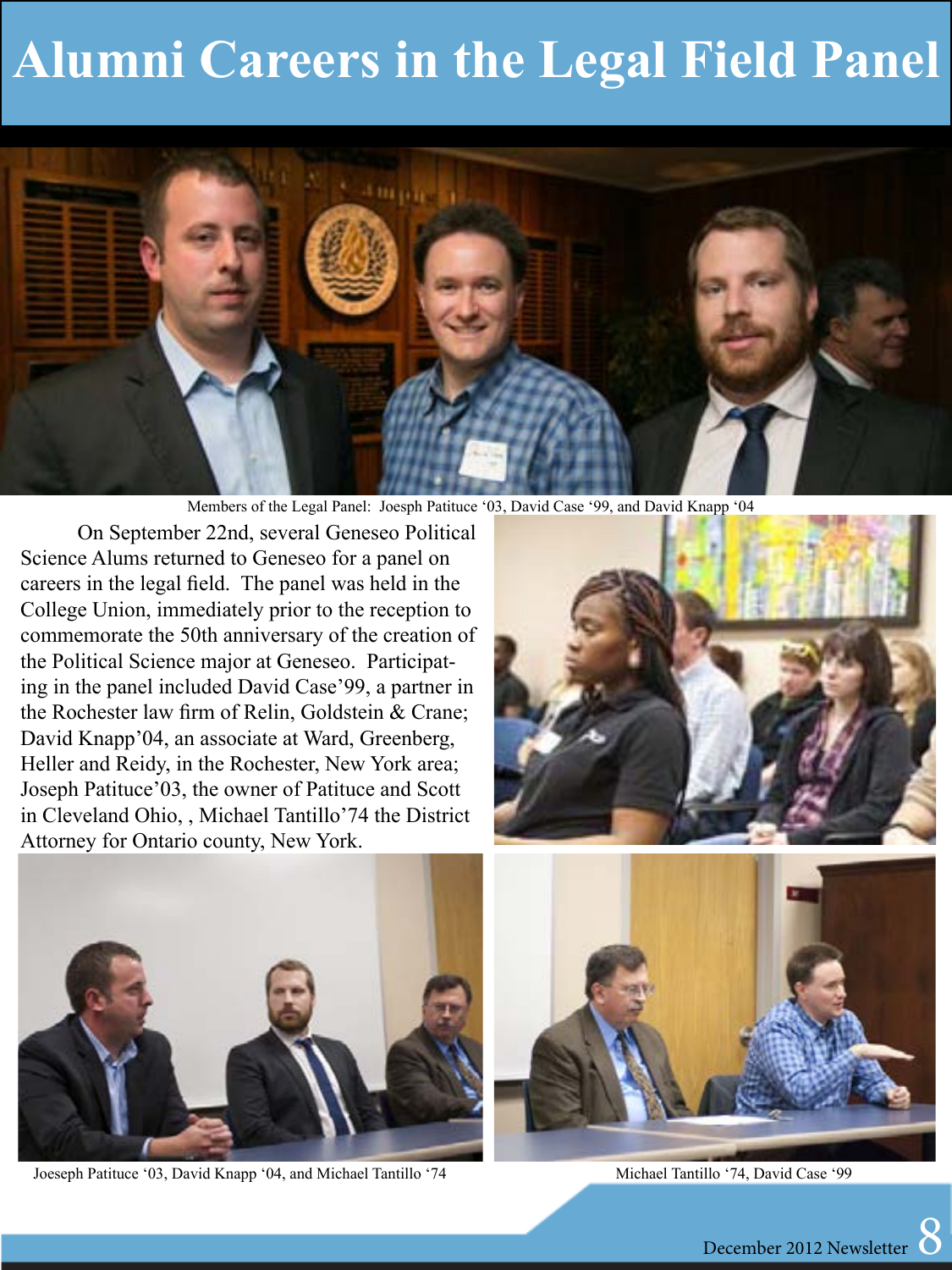#### **Model U.N. Attends a Security Council Stimulation**



During the weekend of October 4 –7, members of Geneseo's Model United Nations Club attended the Security Council Simulation at Yale University. Led by Political Science Professor Changkuk Jung, a group of sixteen students traveled to Yale to take part in the SCSY. There, the students were split up and placed on a committee where they would spend the weekend discussing and debating various international issues.

According to senior Andrew Perry, the Yale weekend featured Model U.N. clubs from twenty schools and included twenty to twenty-four committees for student participation. On Saturday evening, the final night of the weekend, the students were invited to a dinner held for the SCSY.

Perry said the trip was a fantastic opportunity for the freshmen and sophomore members of Geneseo's Model U.N. Club to coalesce and mingle with each other, as a number of upperclassmen on the team missed out on the Yale trip because the LSAT was held that same weekend.

The Model U.N. Club participates in four weekend delegations each year, two per semester. In addition to the Yale weekend, Geneseo's team also traveled to Georgetown University along with dozens of other schools. For the Spring 2013 semester, the team will attend weekends in Montreal and Mount Holyoke.



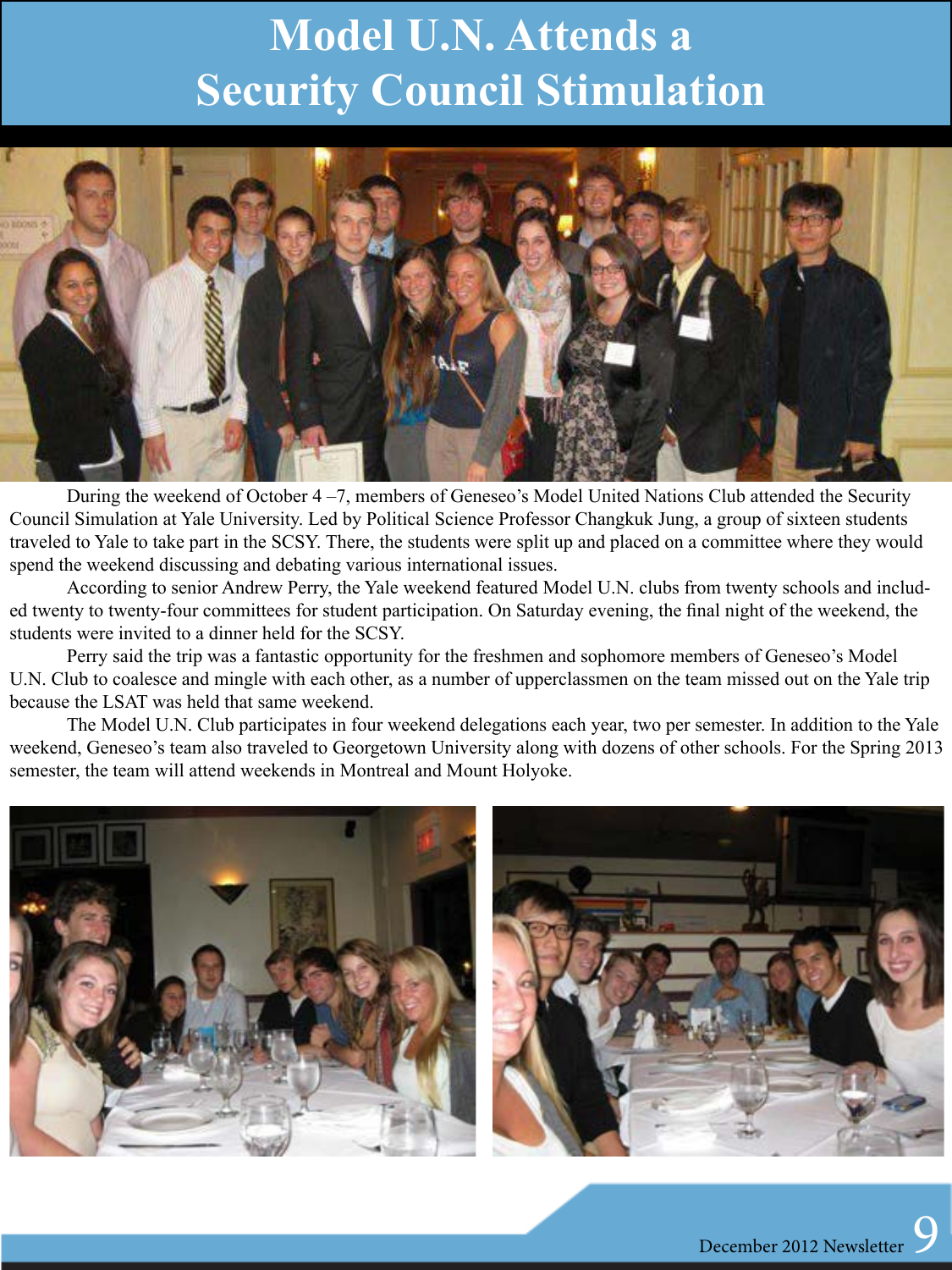## **Politics**

#### **Political Quotes**

Lady Astor to Winston Churchill: ''Winston, if you were my husband I would flavor your coffee with poison.'' Churchill: ''Madam, if I were your husband, I should drink it.''

''Sometimes I wonder whether the world is being run by smart people who are putting us on, or by imbeciles who really mean it.''

—Mark Twain

''Politics is supposed to be the second-oldest profession. I have come to realize that it bears a very close resemblance to the first.''

—Ronald Reagan

''Reader, suppose you were an idiot. And suppose you were a member of Congress. But I repeat myself.''

—Mark Twain

"Forgive your enemies, but never forget their names.'' —President John Kennedy







Alumni Robin Cromie and Ed Yuen



Jennifer Dunlap '81



A number of Geneseo Political Science alums worked on campaigns during the past electoral cycle. Nice to see so many engaged in the political process. I am sure there are Geneseo alums who worked on other races, what appears below is a list of those we know about.

Sean Gavin'05 served as campaign manage for New York State Senator Kristin Gilibrand re-election bid.

Curtis Biederbeck'11 served as Field Representative for Matt Dohenyin the race for New York's 21st congressional district.

Michael Kracker'10 worked for Chris Collins battle for New York 27th Congressional District.

Dan McNally'09 was campaign manager for Dan Maffei in New York's 25th Congressional District race.

Fiona Murray'09 was campaign manager for Gary McDowell of Michigan 1st congressional district.

December 2012 Newsletter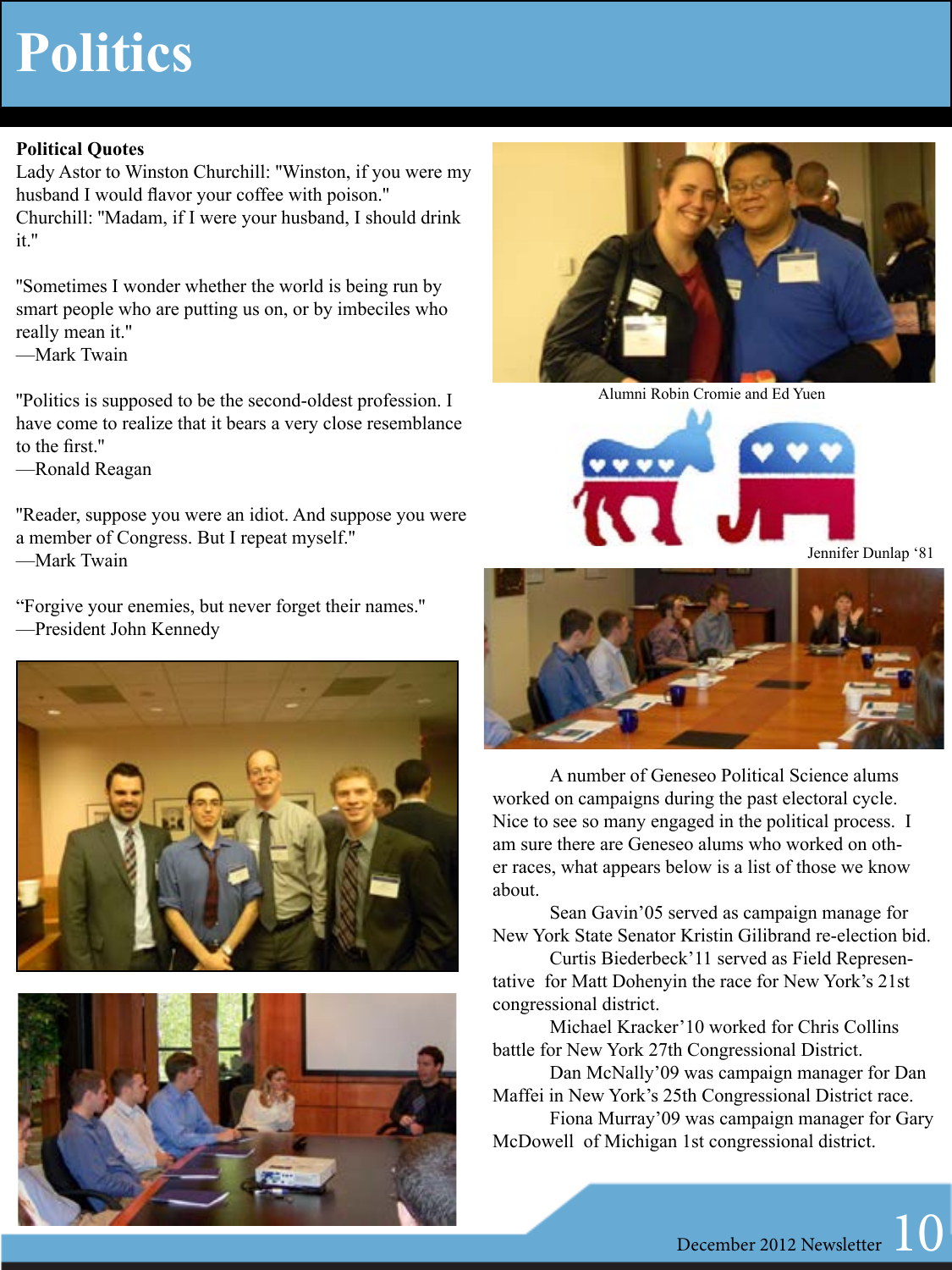# **Alumni**

**Michael Cairo '92** lives in Georgetown, Kentucky with his wife, Carey, and their two children, Max and Sophia. After graduating with a B.A. in Political Science and minors in European History and International Relations, Michael attended the University of Virginia, where he received his M.A. '94 and Ph.D. '99 in Foreign Affairs. He is currently an Associate Professor of Political Science at Transylvania University, established in 1780, in Lexington, Kentucky. He has previously taught at Virginia Commonwealth University, Southern Illinois University – Carbondale, University of Wisconsin – Stevens Point, and Georgetown College. His first book, The Gulf: The Bush Presidencies and the Middle East, published in November 2012, is the inaugural book in the University Press of Kentucky series on Conflict, Diplomacy, and Peace. In The Gulf, he reveals how, despite many similarities, George H.W. and George W. Bush pursued very different international strategies. He explores how the personality, beliefs, and leadership style of each man influenced contemporary U.S. foreign policy. Contrasting the



presidents' management of American wars in Iraq, approach to the Israeli-Palestinian peace process, and relationships with their Israeli counterparts, he offers valuable insights into two leaders who left indelible marks on U.S. international relations. He has also written numerous book chapters and book reviews focusing on American diplomacy. His next project focuses on

American diplomacy in the Middle East peace process from the LBJ to the Obama administrations.

Upon Graduation in 1973, **Matthew Sack'73** began a career in Sales and Marketing. Working with Hallmark Cards and subsequently DataCom Paper Products, Matthew advanced to the position of Senior Vice President, Sales and Marketing of the \$100 million company.

In 1992 Matthew went into his own business, M\*A\*S Marketing Network. M\*A\*S is a sales and consulting firm that specializes in representing and advising clients in the sale of their products to the largest retailers in the U.S. and abroad. As founder



of the company, Matthew works with such companies as Wal-mart, Staples, Office Depot, Sam's Club, Costco, Target, and others. Matthew lives in New Jersey and also has a home in Florida. He has two children and two stepchildren and five grandchildren.

**Constance (C.C.) Christakos'83** was an active member of several student organizations at Geneseo including the Political Science Club and the Student Supreme Court and served as the President of her sorority Alpha Kappa Phi. After graduation she accepted a position at the U. S. Supreme Court and earned her Master's in Public Administration at The school of Public Affairs at The American Uni-

versity, where she was named a Presidential Management Fellow. During the two-year Fellowship, she worked on high-level projects at The National Institute of Health, U.S. Department of State and The Executive Office of the President. Following the conclusion of her fellowship she worked at the U.S. Office of Personnel Management as an analyst and a senior member of the Congressional Relations staff. In 2006, she was named a Legislative Fellow by the Brookings Institute and spent a year in the U.S. Senate working on Defense Appropriations and Telecommunications



legislation as a member of Senator Mark Pryor's staff. In 2009, she was named the Director of the Congressional Relations and Public Affairs office, Office of The Inspector General (OIG), U. S. Department of Labor, where she coordinated the OIG response to the investigation of the Massey Mine disaster that claimed twenty-nine lives. Christakos currently works as a senior analyst at DOL.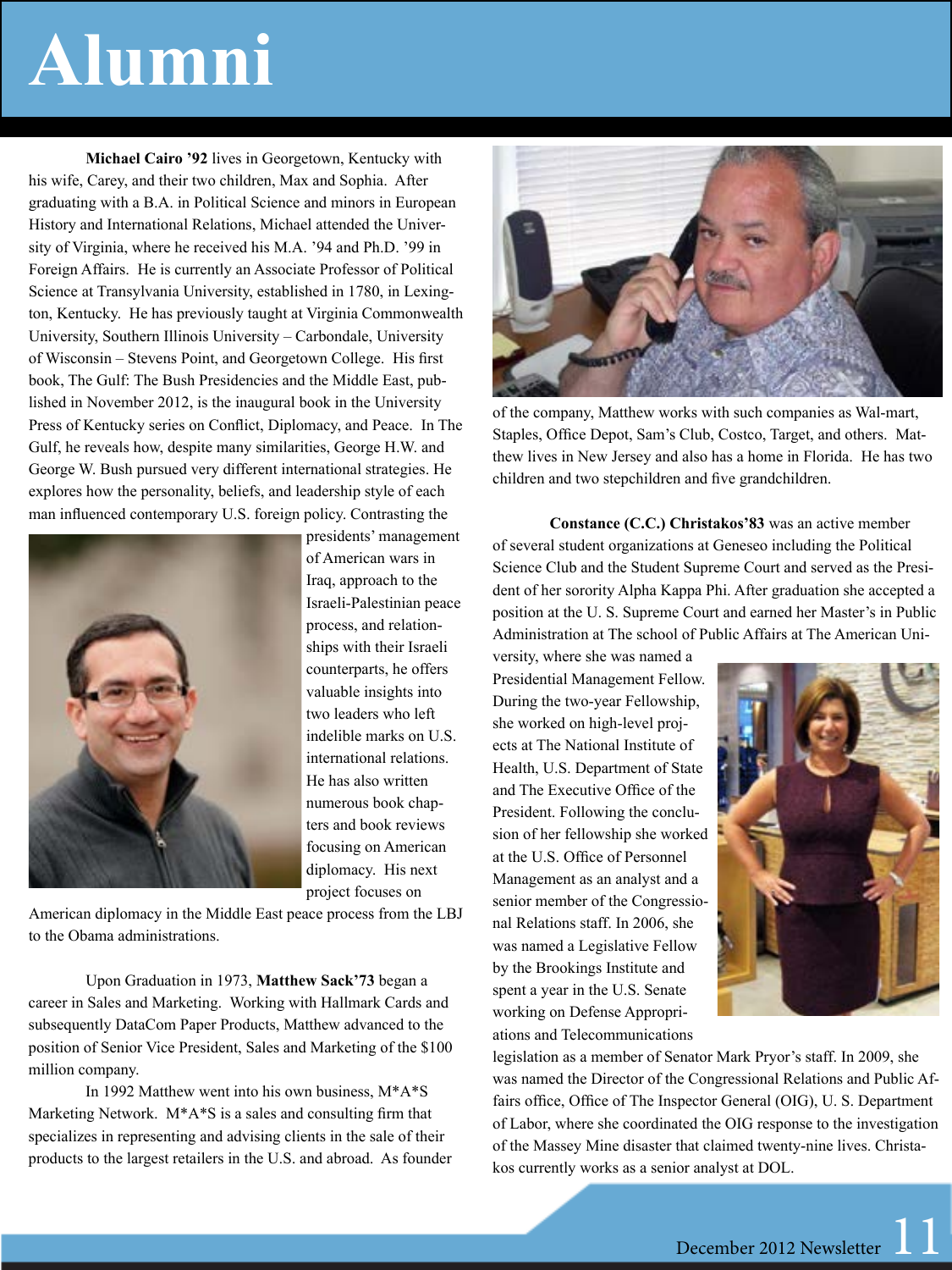**Steve Uebbing'72** graduated with a B.A. in Political Science from SUNY Geneseo. He majored in Political Science with the intention to go to law school after graduation. He took a oneyear appointment as a social studies teacher at Letchworth Central



ever, and never really looked back. In 1975 he declined acceptance to law school to continue as a teacher, coach, and eventually principal and superintendent. He served as high school principal and superintendent for the Fort Plain Central School Dis-

trict from 1982-88 and as superintendent for the Canandaigua City School District from1988-2006. Steve earned his M.A. in education from Geneseo and his doctorate in educational administration from the University of Buffalo.

Dr. Uebbing was the 1999 New York State Superintendent of the Year. In 2009 he received the prestigious Distinguished Service Award from the New York State Council of School Superintendents, the Council's highest honor. In 2006 he was appointed as an associate professor at the Warner School of Education at the University of Rochester. He was made a full professor in 2012.

**Peter J. Weishaar '92** is a partner in the Rochester, New York law firm of McConville, Considine, Cooman& Morin, P.C. His practice primarily involves representation of businesses and individuals in state and federal trial and appellate courts across a broad spectrum of civil litigation matters. Although he has worked on a number of memorable cases, one of the most rewarding experiences was a prisoner civil rights case. After being appointed pro bono to represent a prisoner in a case already pending in the U.S. District Court, Peter obtained a verdict in favor of his client against two corrections officers. The jury determined that the two defendants violated the Eighth Amendment rights of Peter's client by failing to



protect him from a violent assault by another inmate.

Peter resides in Penfield, with his wife **Kelly '94**, and their two children. Peter served as a member of the SUNY Geneseo Legal Studies Award Advisory Council, and he has been back to campus several times to talk to students about

careers in the law. Peter would love to hear from fellow alumni who graduated in the 1990s.

#### **Matt DeCotis '83** married Cindi Cresswell, and completed

an MBA in Management Information Systems from SUNY Albany in 1985. Matt and Cindi reside in Niskayuna, NY, have two grown children, and welcomed a beautiful granddaughter in 2011! Geneseo prepared Matt well for graduate school and a great career in software development. Along the way he has served as an adjunct instructor at a local community college and a board member of a federally funded community health center. The Geneseo Political Science department offered Matt a chance



to do a meaningful internship with the NYS DEC, which helped with career exposure and choices. The program also provided well-rounded courses which encouraged independent analysis and thinking, along with essential career skills. Matt thanks his advisor Dr. Shank for helping him through the experience. He will always remember the people, great sunsets, hockey games, and fun times. Matt enjoys family, sports, and working out enough to stay in shape.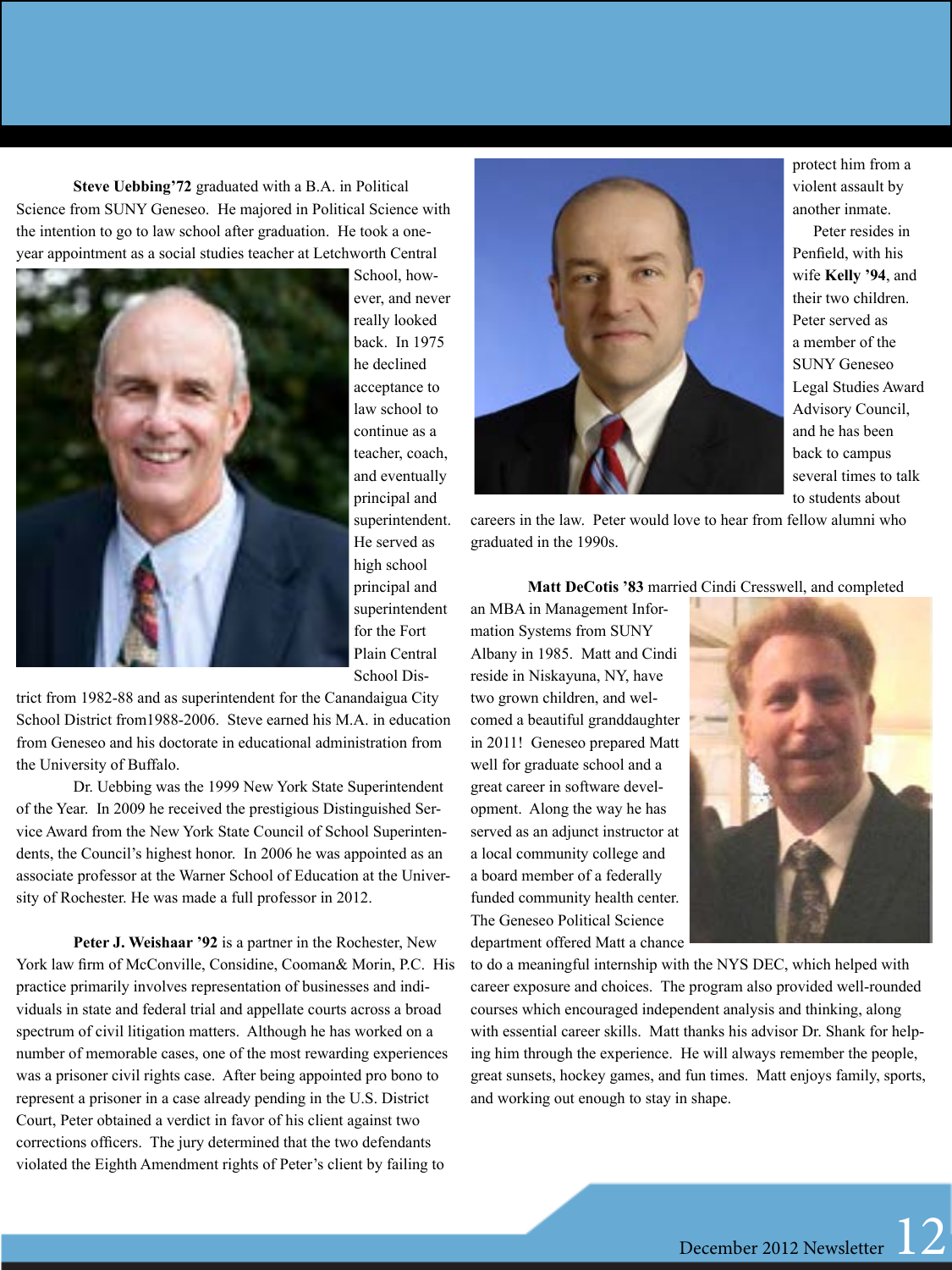**Michael Case'99** is currently the Assistant Director for Presidential Writers at the White House.

At Geneseo, Mike was an International Relations student focused on the developing world. He also completed minors in History and Asian Studies, and spent a summer studying mandarin in Beijing, China. Beyond the classroom, he served in leadership roles of the Model U.N. and Democracy Matters clubs and frequently enjoyed the veggie subs at Aunt Cookie's Sub Shop.

Soon after graduating in 2008, Mike joined the Obama campaign as a field organizer in Ohio and Pennsylvania. He then moved to Washington, D.C. to earn a Master's in Political Management from George Washington University. During that time, he interned in the secretary's office at the Department of Commerce and worked as an Executive Assistant to the Chief Information Officer at the Social Security Administration.

Mike started working at the White House in late 2010, helping the Gifts Office catalogue and acknowledge gifts given to the president. He then became a writer with the Office of Presidential Correspondence, and now manages the team that helps the President author official proclamations, and other messages. Mike says the most rewarding part of his job is seeing how the work of the Office of Presidential Correspondence can move an audience, whether it is a Medal of Freedom recipient who hears a list of her accomplishments recited aloud as part of the official citation or a passionate American who writes the President to thank him for issuing a Presidential Proclamation about an issue that is deeply important to them.

Despite living in D.C. for over 3 years, Mike remains a committed Buffalo Sabres fan.



**Tom Catchpole '72** worked for the Social Security Administration for 38 years prior to his retirement in 2011. During his career he worked in the Program Service Center in Queens and district offices in Schenectady, Oneonta, and Troy NY. His last position was District Manager of

the Social Security Office in Hudson, NY. Tom had the opportunity to interview people from all walks of life, and enjoyed meeting and talking with everyone from war brides to engineers. He is married



to Patricia Borgognoni. They have been married for 38 years and have two sons and one granddaughter. Tom and Pat enjoy traveling and recently visited Italy. Tom also enjoys reading about history,

and the trip to Italy gave him an opportunity to visit many historical sites, including Pompeii.

**Dennis J. Michalski'72** retired in September 2011 from the New York State Division of Homeland Security and Emergency Services. He served as the Division's Director of Public Information where he oversaw media strategies and the emergency preparedness education programand served as the chief spokesperson for the Division's five offices. He was the principal spokesperson for New York State for 48 federally-declared major disasters and emergencies over a 15 ½-year span, including the 2001 attacks on the World Trade Center, the 1998 North Country Ice Storm, the 2006 Southern

Tier floods, and the 2011 tropical storms Irene and Lee as well as scores of State-declared emergencies including the 1996 crash of TWA Flight 800. Prior to joining State service, he spent 24 ½ years as a reporter and senior editor upstate daily newspapers including the Albany Times Union where he served as its Executive City Editor and the Albany Knickerbocker News. An avid kayaker, he is married and has two adult sons. He resides



in the Albany County suburb of Colonie.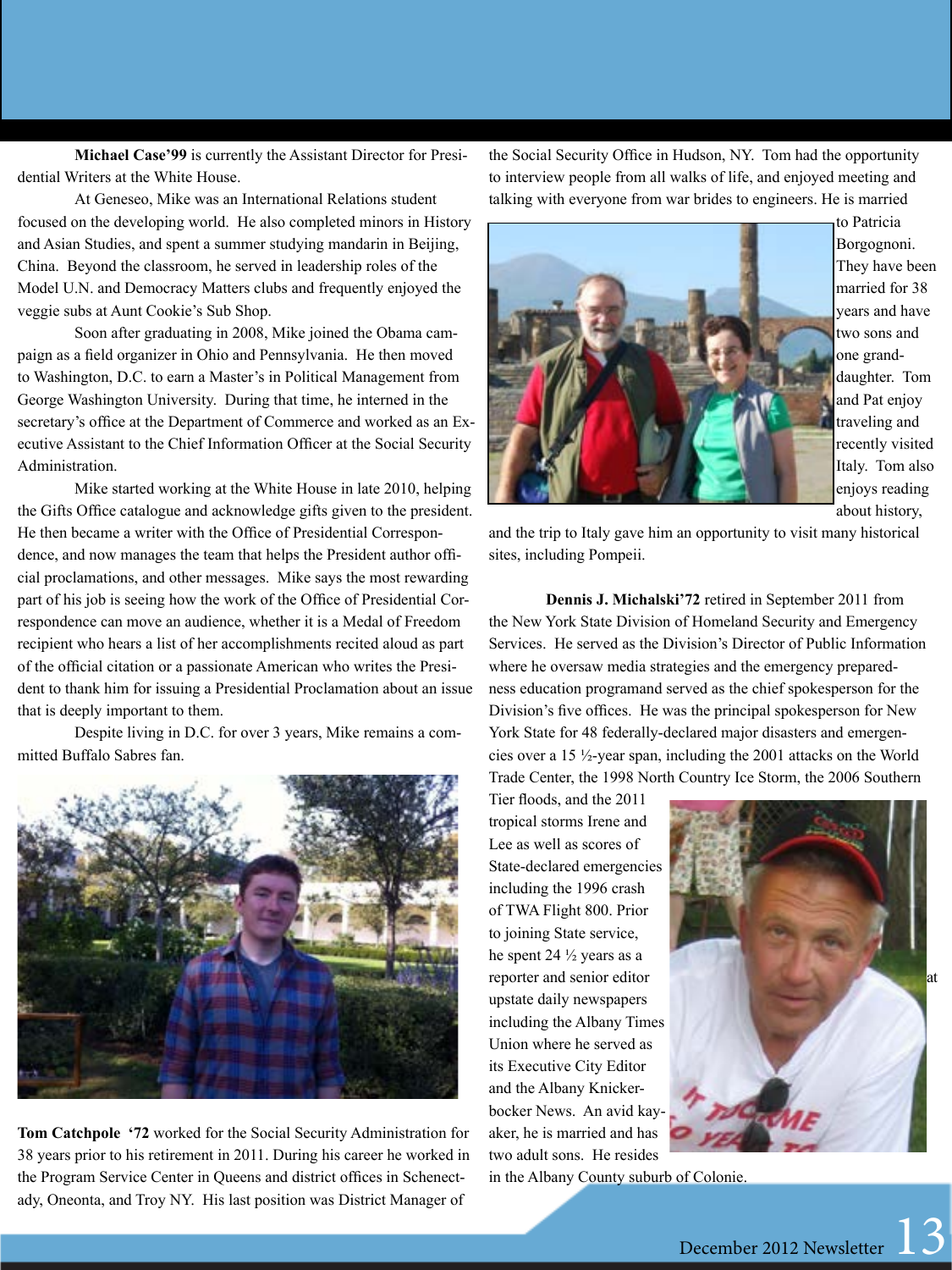#### **Alumni Spotlight: Dorothy Reynolds '73**



Dorothy H. Reynolds currently holds the rank of Associate Professor with tenure and serves as the Chairperson of the Hudson Valley Community College Department of Fine Arts, Theatre Arts and Broadcast Communications. Hudson Valley Community College is ranked among the top three of 30 community colleges within The State University of New York System and among the top twenty nationally. It serves an extremely diverse student population of over 13,000 in associate degree programs of technology, health sciences, liberal arts and business, as well as, a host of certificate/training/continuing education offerings.

Ms. Reynolds has spent her professional career in the field of higher education, devoted to the initiation and/or implementation of major change. For 18 years, prior to her arrival at Hudson Valley Community College, she served Rensselaer Polytechnic Institute, the nation's oldest engineering college, in a variety of capacities comprising general institutional management, campus-wide strategic planning, and ultimately, the direct formation and support of university/industry partnerships and the creation of new business enterprises. Most notably Ms. Reynolds helped implement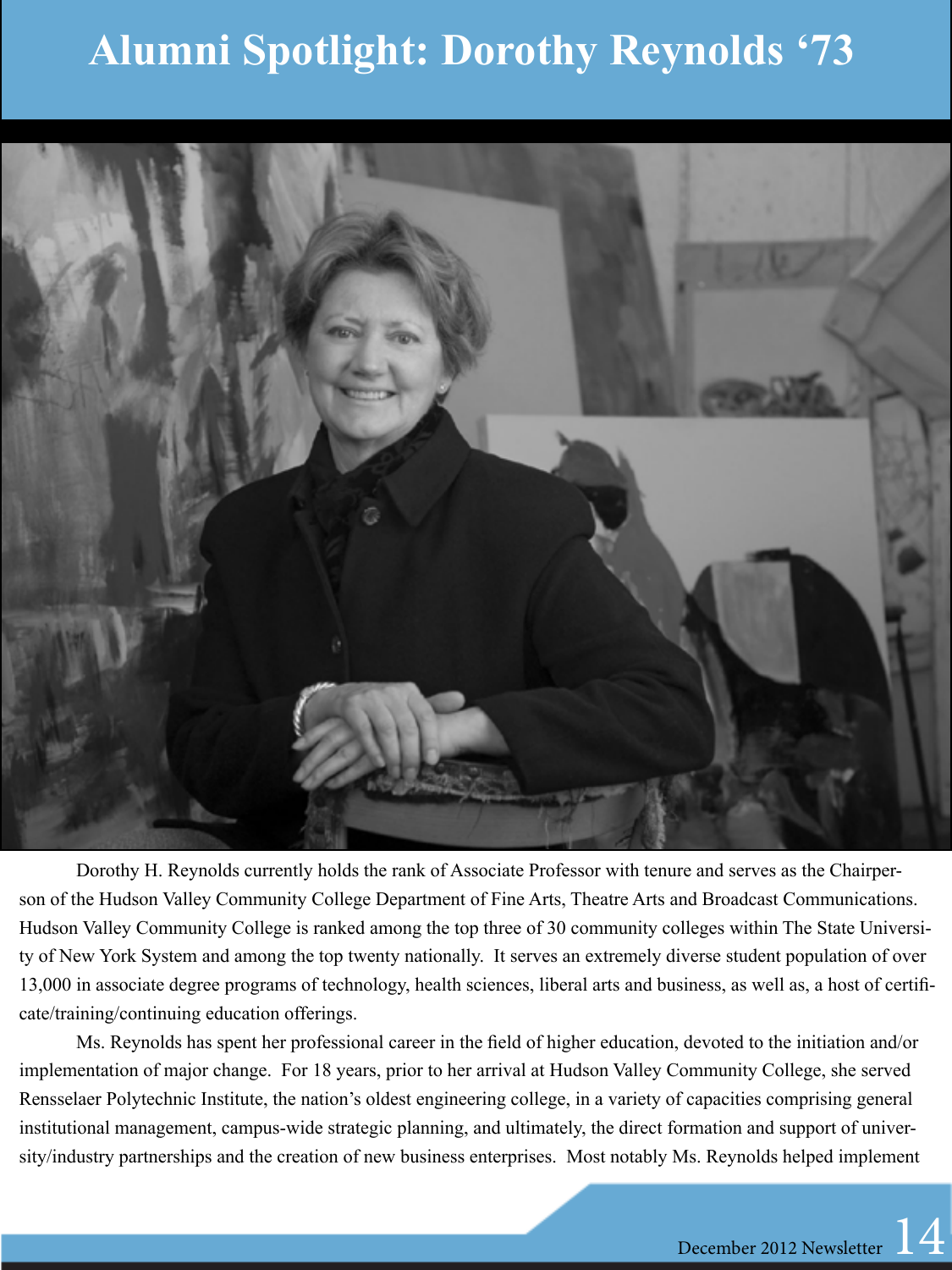the establishment of innovative program initiatives such as multi-disciplinary research centers, the first university-owned and operated business incubator and the world-renowned Rensselaer Technology Park, a university-related research park.

Among her many accomplishments, Ms. Reynolds was the architect of the strategy to secure an unprecedented \$30 million interest-free loan from New York State to construct the Center for Industrial Innovation, a laboratory/classroom/research facility on the Rensselaer campus. (This experience, in fact, led to a brief tenure in New York State Government, during which Ms. Reynolds served the Lt. Governor of New York State by authoring the State's policy regarding financial support of university/industry high technology research partnerships at both private and publicly funded universities.)

She concluded her Rensselaer experience specifically managing the marketing and leasing of the Rensselaer Technology Park. During her involvement of nearly 10 years, the Park doubled in size reaching 20 buildings and 1 million square feet of space with 2200 employees in 50 companies. In addition, she served as a leader in the international Association of University Related Research Parks. Invited to speak in Canada, Ireland, Japan, Malaysia and Switzerland, Ms. Reynolds became an international spokesperson on the subject of the "value-added" benefits of university-business linkages.

In August 1998 Ms. Reynolds was named the Executive Assistant to the President at Hudson Valley Community College. For five years, she directly managed a number of divisions on campus, including the offices of development, internal audit, and planning and research. She also played a significant role in overall administrative decision-making at the college.

The Hudson Valley Community College Department of Fine Arts, Theatre Arts and Broadcast Communications was formed in Fall 2003 and Ms. Reynolds was asked to assume the role of its first Chairperson. At the

time of the Department's inception, there were two academic degree programs, Fine Arts and Broadcast Communications, which had both been subsumed as parts of other departments. Since the Department's founding, Ms. Reynolds shepherded the creation of three additional academic programs—Gallery Management, Theatre Arts and Digital Media.

In addition to managing the five academic programs, Ms. Reynolds oversees: the advising and scheduling of 350 or more students; the course scheduling for all Department courses, on and off-campus, in all semesters year-round; the hiring, scheduling and evaluating of all full and part-time Department faculty (approximately thirty); the design and implementation of many new courses and revision of many existing courses, as well as, the initiation of other curriculum/pedagogical innovations; all departmental transfer agreements with four-year colleges; and finally, the operation of the Teaching Gallery. Ms. Reynolds is a member of the teaching faculty in the college's School of Liberal Arts and Sciences.

In May, 2011, Ms. Reynolds was recognized for her accomplishments in her tenure at Hudson Valley when she was awarded the coveted SUNY system-wide State University of New York Chancellor's Award for Excellence in Faculty Service.

Dorothy H. Reynolds has an undergraduate and graduate degree in political science and public administration from the State University of New York and is, in addition, a graduate of the Harvard Business School.

> When you give to Geneseo please restrict your contribution to the Department of Political Science and International Relations.